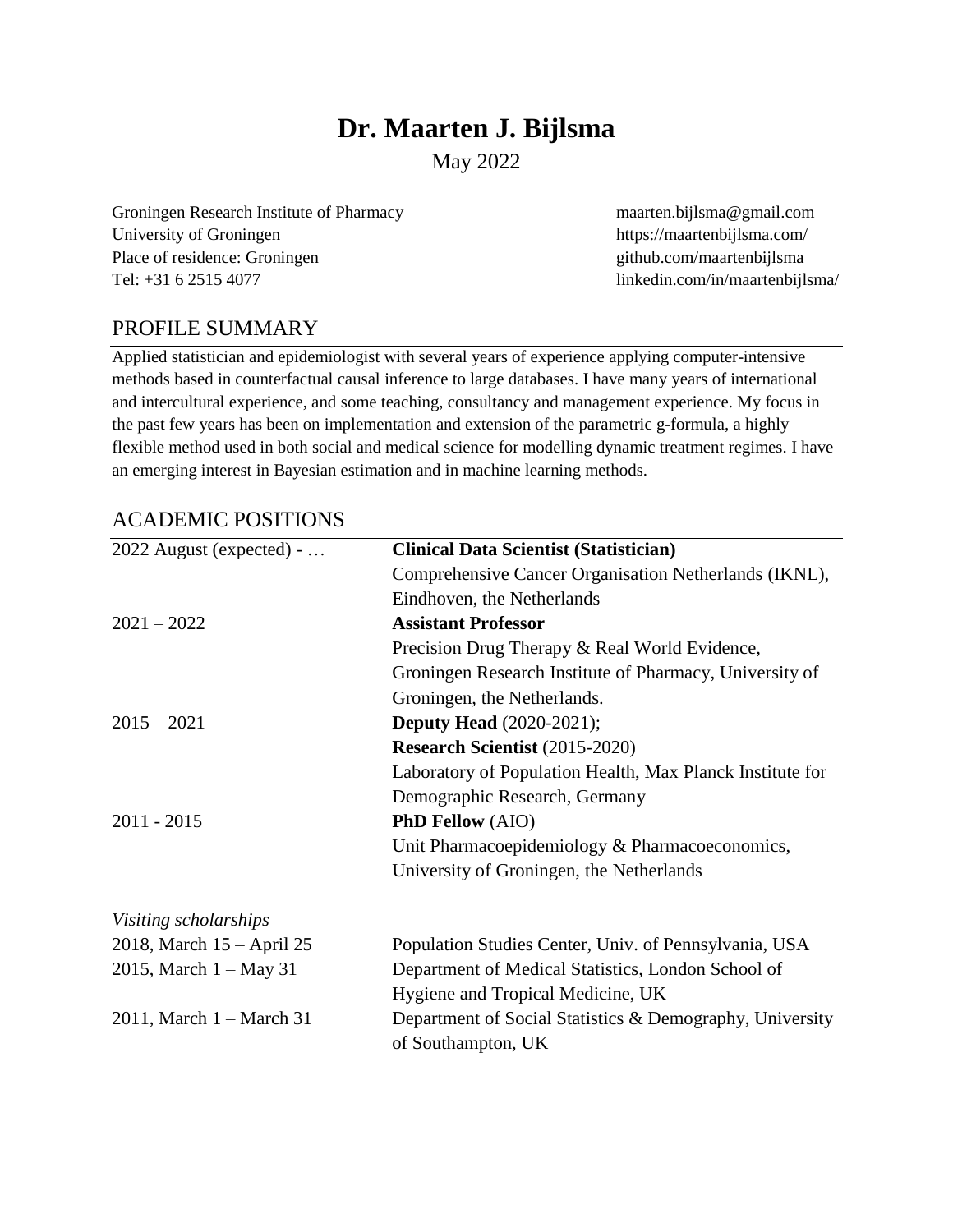# EDUCATION

|      | 2016 Ph.D. Pharmacoepidemiology      | University of Groningen, the Netherlands    |
|------|--------------------------------------|---------------------------------------------|
|      | Advisors:                            | Prof. Dr. Eelko Hak (Epidemiologist)        |
|      |                                      | Prof. Dr. Stijn Vansteelandt (Statistician) |
|      |                                      | Prof. Dr. Fanny Janssen (Demographer)       |
| 2014 | <b>M.Sc.</b> Applied Statistics*     | University of Ghent, Belgium                |
| 2011 | <b>M.Sc.</b> Demography (research)** | University of Groningen, the Netherlands    |

*\* with distinction; \*\* with highest distinction*

#### STATISTICAL LANGUAGES & SOFTWARE

| Statistical programmes and languages |                                                      |  |  |
|--------------------------------------|------------------------------------------------------|--|--|
| R                                    | Expert: $10+$ years of daily programming experience. |  |  |
| Python                               | Working knowledge                                    |  |  |
| SAS;SPSS;Stata                       | Working knowledge                                    |  |  |

*Database languages*

MySQL, SQL server Working knowledge

#### *Authored statistical packages (R programming language)*

cfdecomp allows decomposition of differences between populations, uses Monte Carlo integration for added flexibility. Available on [CRAN.](https://cran.r-project.org/package=cfdecomp)

# PEER REVIEWED PUBLICATIONS

- 2022 Sen T, Neal B, **Bijlsma MJ**, Arnott C, Li J, Hansen M, Ix J, Heerspink H. Mechanisms of action of the SGLT2 inhibitor canagliflozin on tubular inflammation and damage: a posthoc mediation analysis of the CANVAS trial. *Diabetes, Obesity and Metabolism*. Accepted for Publication.
- 2022 Gueltzow M, **Bijlsma MJ**, Van Lenthe F, Myrskylä M. The contribution of health behaviors to depression risk across birth cohorts. *Epidemiology.* Accepted for Publication.
- 2022 Högnäs RS, **Bijlsma MJ**, Högnäs U, Blomqvist S, Westerlund H, Magnussen Hanson L. It's giving me the blues: a fixed-effects and g-formula approach to understanding job insecurity, sleep disturbances, and major depression. *Social Science and Medicine* 2022; 297: 114805.
- 2021 Hale JM, **Bijlsma MJ**, Lorenti A. Does postponing retirement affect cognitive function? A counterfactual experiment to disentangle life course risk factors. *Social Science and Medicine: Population Health*; 15: 100855.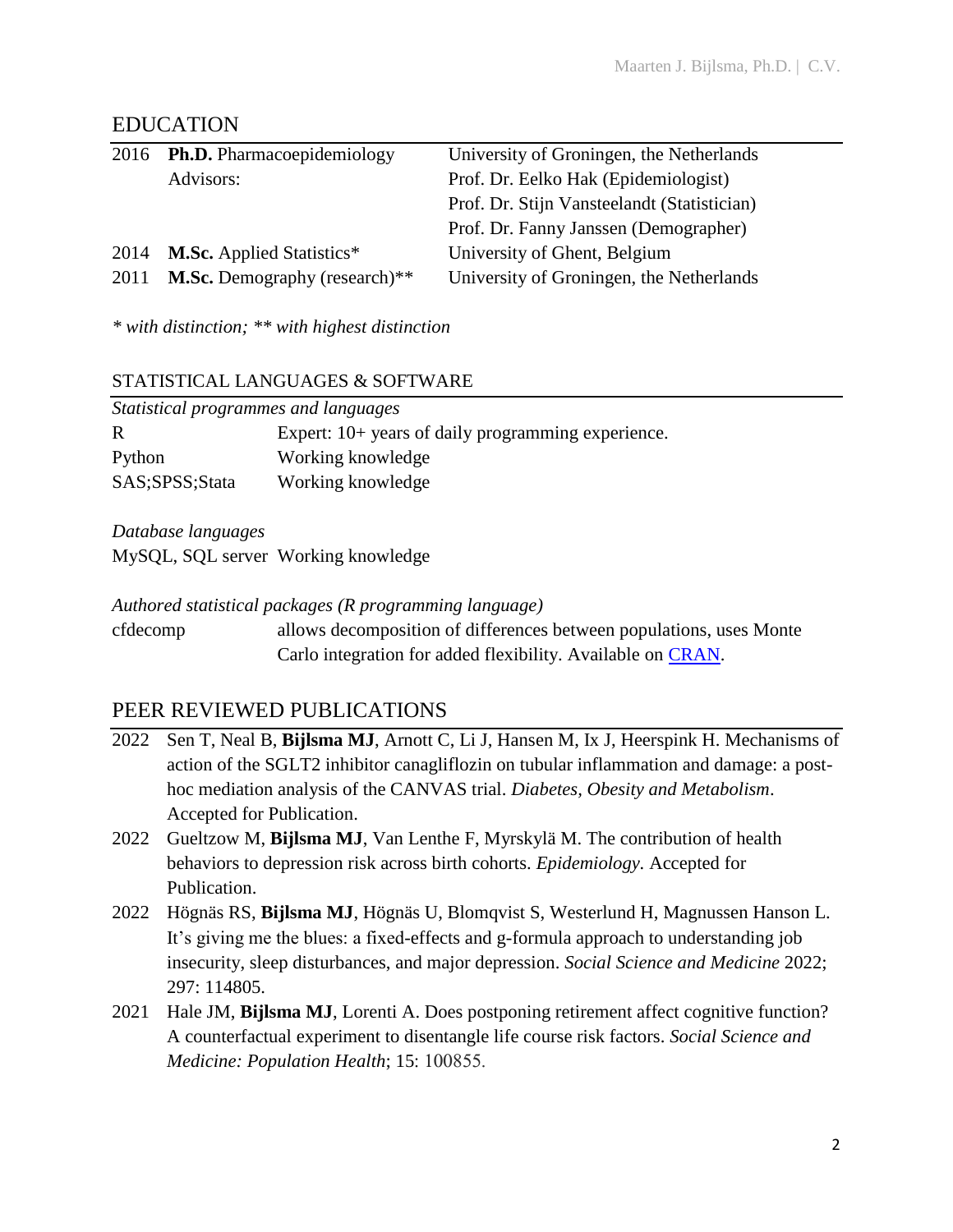- 2021 Sudharsanan N, **Bijlsma MJ**. Educational note: Causal decomposition of population health differences using Monte Carlo integration and the g-formula. *International Journal of Epidemiology* 2021 DOI: 10.1093/ije/dyab090.
- 2021 Pitkanen, **Bijlsma MJ**, Remes H, Altonen M, Martikainen P. The effect of low childhood income on self-harm in young adulthood: mediation by adolescent mental health, behavioural factors and school performance. *Social Science & Medicine: Population Health* 2021; 13: 100756.
- 2021 Sudharsanan N, Diallo AO, Ali MK, Geldsetzer P, Gower EW, Mukama T, Wagner RG, Davies J, **Bijlsma MJ**. Questioning a South African hypertension threshold of 150 mm Hg – Authors' reply. *The Lancet: Healthy Longevity* 2021. DOI: 10.1016/S2666- 7568(21)00095-7.
- 2021 Diallo AO, Ali MK, Geldsetzer P, Gower EW, Mukama T, Wagner RG, Davies J, **Bijlsma MJ**, Sudharsanan N. Systolic blood pressure and mortality in South Africa: Evidence from a nationally representative cohort study. *The Lancet: Healthy Longevity* 2021; 2:2, e78–e86.
- 2020 **Bijlsma MJ**, Wilson B. Modelling the socio-economic determinants of fertility: a mediation analysis using the parametric g-formula. *Journal of the Royal Statistical Society: Series A (Statistics in Society)* 2020; 183(2):493-513.
- 2019 **Bijlsma MJ**, Wilson B, Tarkiainen L, Myrskylä M, Martikainen P. The impact of unemployment on antidepressant purchasing: adjusting for unobserved time constant confounding in the g-formula. *Epidemiology* 2019;30: 388–395.
- 2018 Vidra N, **Bijlsma MJ**, Trias-Llimós S, Janssen F. Past trends of obesity attributable mortality in eight European countries: an application of age-period-cohort analysis. *International Journal of Public Health* 2018; 63(6):683-692.
- 2018 Vidra N, **Bijlsma MJ**, Janssen F. Impact of Different Estimation Methods on Obesity-Attributable Mortality Levels and Trends: The Case of The Netherlands*. Int J Environ Res Public Health.* 2018;15(10):2146.
- 2018 Mulder B, **Bijlsma MJ**, Schuiling-Veninga CCM, Morssink LP, van Puijenbroek E, Aarnoudse JG, Hak E, de Vries TW. Risks versus benefits of medication use during pregnancy: what do women perceive? *Patient Preference & Adherence* 2018; 12: 1–8.
- 2017 **Bijlsma MJ**, Tarkiainen L, Myrskylä M, Martikainen P. Unemployment and subsequent depression: a mediation analysis using the parametric g-formula. *Social Science & Medicine* 2017;194:142-150.
- 2017 **Bijlsma MJ,** Daniel RM, Janssen F, De Stavola BL. An assessment and extension of the mechanism-based approach to the identification of age-period-cohort models. *Demography* 2017; 54: 721-743.
- 2017 Trias-Llimós S, **Bijlsma MJ**, Janssen F. The role of birth cohorts in long-term trends in liver cirrhosis mortality across eight European countries. *Addiction* 2017; 112(2):250- 258.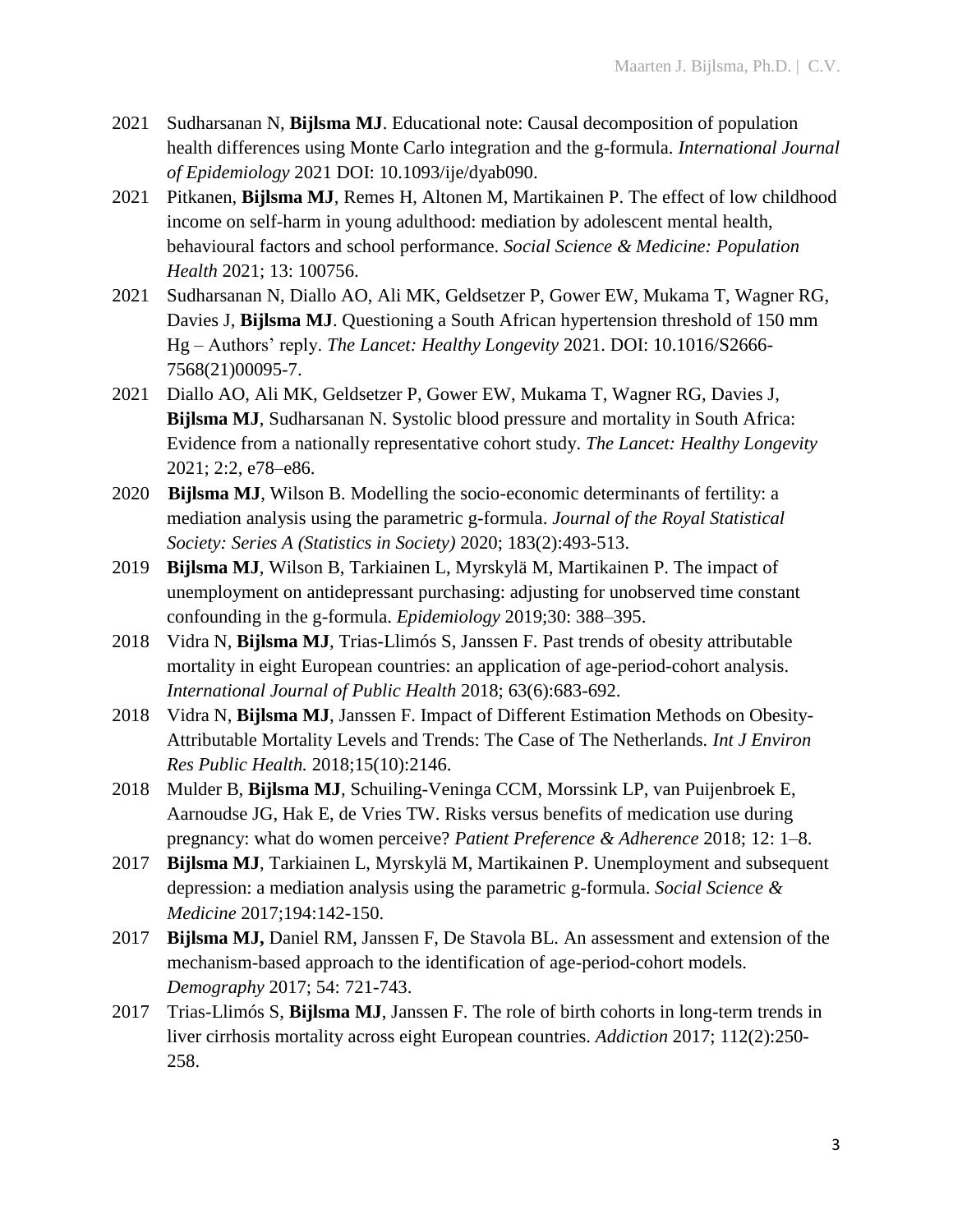- 2017 Darvishian M, Dijkstra F, Van Doorn E, **Bijlsma MJ**, Donker GA, De Lange MA, Cadenau LM, Hak E, Meijer A. Influenza vaccine effectiveness in the Netherlands from 2003/2004 through 2013/2014: the importance of circulating influenza virus types and subtypes. *PLoS One.* 2017 9;12(1).
- 2016 **Bijlsma MJ**, Janssen F, Hak E. Estimating time-varying drug adherence using electronic records: extending the Proportion of Days Covered (PDC) method. *Pharmacoepidemiology & Drug Safety* 2016;25(3):325-32.
- 2016 **Bijlsma MJ**, Vansteelandt S, Janssen F, Hak E. The effect of adherence to statin therapy on cardiovascular mortality: quantification of unmeasured bias using falsification endpoints. *BMC Public Health*. 2016 11;16:303.
- 2016 Berm EJJ, Odigie B, **Bijlsma MJ**, Wilffert B, Touw DJ, Maring JG. A clinical validation study for application of dried blood spots in therapeutic drug monitoring of antidepressants. *Bioanalysis* 2016;8(5):413-24.
- 2016 Nguyen TP, Wright EP, Nguyen TT, Schuiling-Veninga CC, **Bijlsma MJ**, Nguyen TB, Postma MJ. Cost-effectiveness analysis of screening for and managing identified hypertension for cardiovascular disease prevention in Vietnam. *PLoS One*. 2016; 11(5).
- 2015 **Bijlsma MJ**, Janssen F, Bos HJ, Kamphuisen PW, Vansteelandt S, Hak E. Brief Report: Association Between Statin Use and Cardiovascular Mortality at the Population Level: An Ecologic Study. *Epidemiology* 2015;26(6):802-5.
- 2015 **Bijlsma MJ**, Janssen F, Lub R, Bos HJ, De Vries FM, Vansteelandt S, Hak E. Birth cohort appeared to confound effect estimates of guideline changes on statin utilization. *Journal of Clinical Epidemiology* 2015; 68(3):334-40.
- 2015 Kröpelin TF, de Zeeuw D, Andress DL, **Bijlsma MJ**, Persson F, Parving HH, Lambers Heerspink HJ. Number and Frequency of Albuminuria Measurements in Clinical Trials in Diabetic Nephropathy. *Clinical Journal of the American Society of Nephrology* 2015; 10(3):410-6.
- 2014 **Bijlsma MJ**. Commentary: G-computation might be used to control for confounding when estimating the population-level impact of interventions through outcome distribution curves. *Journal of Clinical Epidemiology.* 2014. 67(11):1286.
- 2014 Darvishian M, **Bijlsma MJ**, Hak E, Van den Heuvel ER. Seasonal influenza vaccine effectiveness among the community-dwelling elderly: a meta-analysis of test-negative design case-control studies. *The Lancet: Infectious Diseases* 2014; 14(12):1228-39.
- 2014 Gefenaite G, **Bijlsma MJ**, Bos HJ, Hak E. Did introduction of pneumococcal vaccines in the Netherlands decrease the need for respiratory antibiotics in children? Analysis of 2002 to 2013 data. *Eurosurveillance*. 2014; 19(44).
- 2013 **Bijlsma MJ**, Hak E, Bos HJ, De Jong-van den Berg LTW, Janssen F. Assessing the effect of a guideline change on prevalence of benzodiazepine use by including the birth cohort dimension: interrupted time series studies. *Pharmacoepidemiology & Drug Safety*  2013; 22(9): 933-941.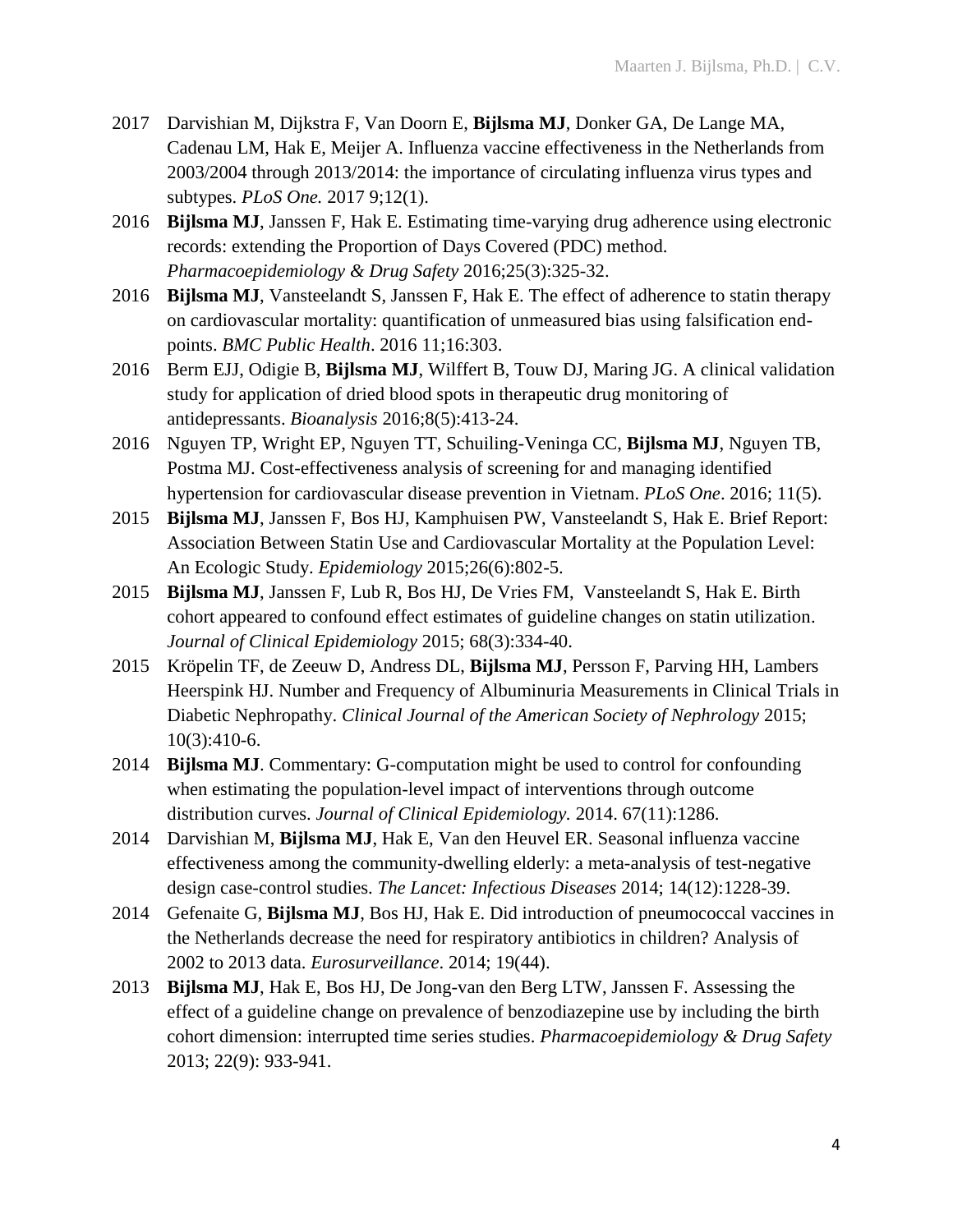- 2012 Klaassens M, **Bijlsma MJ**. New places of remembrance: Individual Web memorials in the Netherlands. *Death Studies* 2013. DOI: 10.1080/07481187.2012.742474.
- 2012 **Bijlsma MJ**, Hak E, Bos HJ, De Jong-Van den Berg LTW, Janssen F. Inclusion of the birth cohort dimension improved description and explanation of trends in statin use. *Journal of Clinical Epidemiology* 2012; 65: 1052-1060.

### UNDER REVIEW

- Gil-Clavel S, Grow A, Bijlsma MJ. Analyzing EU-15 immigrant's language acquisition using Twitter data. SocArXiv doi: 10.31235/osf.io/bs4hk
- Hu Y, Korhonen K, Li P, Holmes MV, Bobak M, Martikainen P, **Bijlsma MJ**. Relationship between alcohol use disorders and early- and late-onset dementia: is cardiovascular disease a mediator?
- Wilson B, **Bijlsma MJ**, Aradhya S, Goisis A. Problems in the family: Controlling for age, period or cohort in sibling comparison designs.

# ACQUISITION of FUNDING

- (2021) Dutch Medicines Evaluations Board (CBG) Research Grant to fund a joint PhD student on the topic of Real World Evidence (RWE) for regulatory decision making. Value:  $\epsilon$  377,500.- over 5 years.
- (2011) Ubbo Emmius Grant in 2011 to fund my PhD research. Value:  $\epsilon$  198,693.- over 4 years, ca. \$ 284,875.- using the August 2011 exchange rate. Highly competitive grant with 9% acceptance rate.

# INVITED TALKS

| 2022, Jan 25   | (Digital talk) Helsinki Institute for Social Science and Humanities,        |
|----------------|-----------------------------------------------------------------------------|
|                | Methodological Unit Seminar, University of Helsinki, Finland.               |
| 2021, July 16  | (Digital talk) Centre for Population Change, University of Southampton,     |
|                | United Kingdom.                                                             |
| 2021, May 25   | (Digital talk) Dept. of Public Health, Erasmus University Medical Center,   |
|                | Rotterdam, the Netherlands.                                                 |
| 2021, May 14   | (Digital talk) Cornell Population Center, Cornell University, New York,     |
|                | USA.                                                                        |
| 2021, April 12 | (Digital talk) Stress Institute, Stockholm University, Sweden.              |
| 2020, Nov 12   | (Digital talk) Dept. of Clinical Epidemiology, Karolinska Institute, Sweden |
| 2019, Dec 13   | Centre for Demographic Studies, Barcelona, Spain.                           |
| 2019, Dec 5    | Interdisciplinary Centre on Population Dynamics, Odense, Denmark.           |
| 2019, Feb 12   | Institute for Global Health, Heidelberg University, Germany.                |
| 2019, Jan 17   | Dept. of Medical Epidemiology and Biostatistics, Karolinska Institute,      |
|                | Sweden.                                                                     |
| 2019, Jan 10   | Demography Unit, Dept. of Sociology, Stockholm University, Sweden.          |
| 2019, Jan 9    | Dept. of Public Health Sciences, Stockholm University, Sweden.              |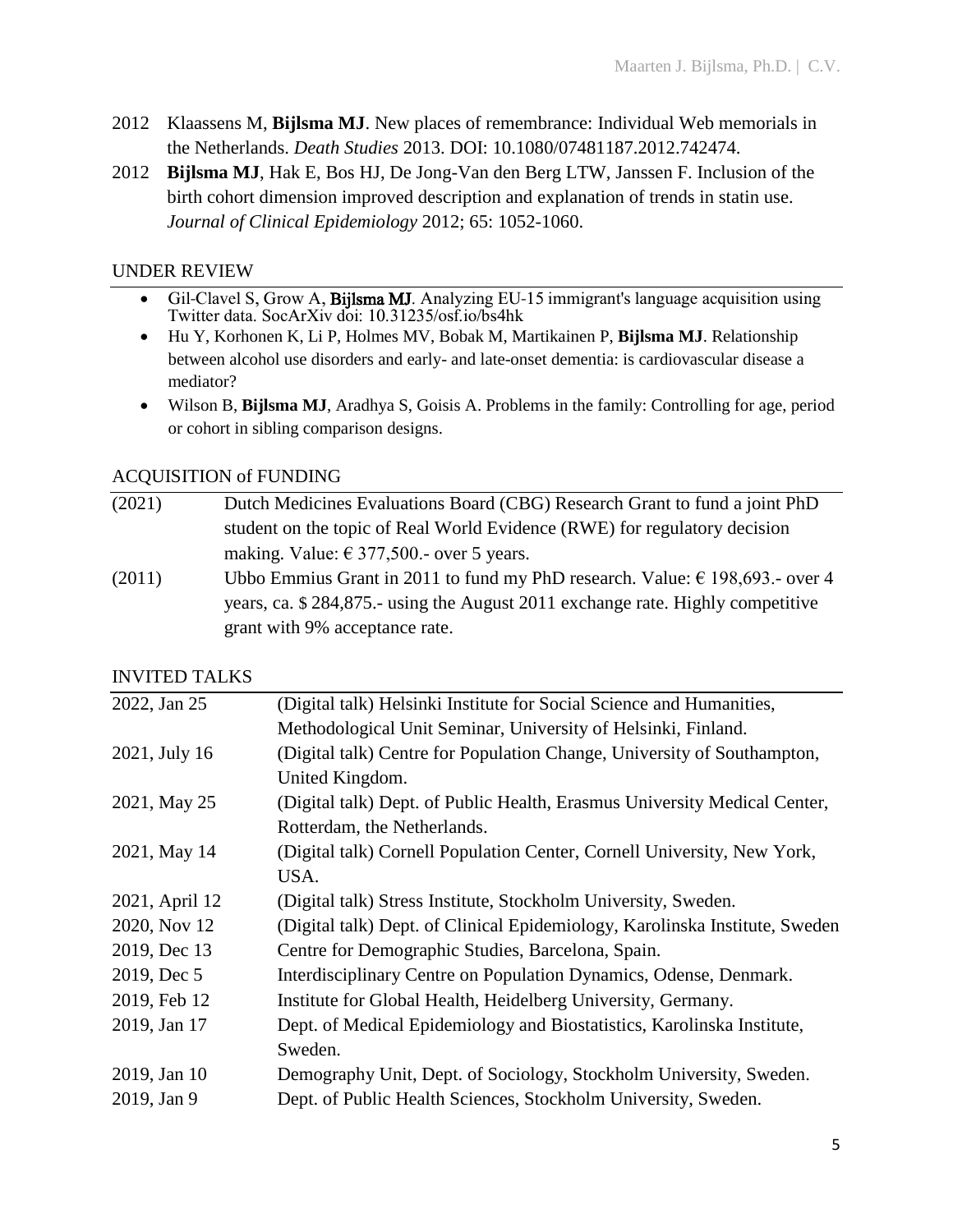| Population Studies Center, University of Pennsylvania, Pennsylvania,    |
|-------------------------------------------------------------------------|
| USA.                                                                    |
| Nuffield College, Oxford University, United Kingdom.                    |
| Population Research Unit, University of Helsinki, Finland.              |
| Netherlands Interdisciplinary Demographic Institute, the Hague, the     |
| Netherlands.                                                            |
| Dept. of Medical Statistics, London School of Hygiene & Tropical        |
| Medicine, United Kingdom.                                               |
| Dept. of Social Policy, London School of Economics & Political Science, |
| United Kingdom.                                                         |
| Dept. of Methodology, London School of Economics & Political Science,   |
| United Kingdom.                                                         |
|                                                                         |

#### CONFERENCE PRESENTATIONS

Full list is available on request. I have given oral and poster presentations at large national, European, and North American demography and (pharmaco)epidemiology conferences.

#### PROFESSIONAL ACTIVITIES

#### **Professional associations**

International Society for Pharmacoepidemiology (ISPE), Netherlands Society for Statistics and Operations Research (VVSOR).

#### **Other professional activities**

| $2012 - 2021$ | Co-founder and editor of Demotrends: weblog on demographic trends and |
|---------------|-----------------------------------------------------------------------|
|               | research. https://demotrends.org/                                     |
| $2017 - 2018$ | Organizer Rostock Retreat on Causality (Budget: $\epsilon$ 25,000.-). |
| $2011 - 2012$ | Member PhD council SHARE Research Institute for Health Research,      |
|               | University Medical Centre Groningen.                                  |

#### SUPERVISION

*Supervision of Ph.D. students*

- o Daily supervisor (co-promotor) of Stefan Verweij since November 2021 on the topic of real world evidence (RWE) for regulatory decision making (joint affiliation between the Dutch Medicines Evaluations Board (CBG) and PTEE / GRIP / University of Groningen).
- o Daily supervisor (co-promotor) of Irene Mommers since October 2021 on the topic of precision drug therapy (PTEE / GRIP / University of Groningen).
- o Daily supervisor (co-promotor) of Maria Gueltzow since 2020 (IMPRS-PHDS MPIDR core student, affiliated with Erasmus Medical Center Rotterdam).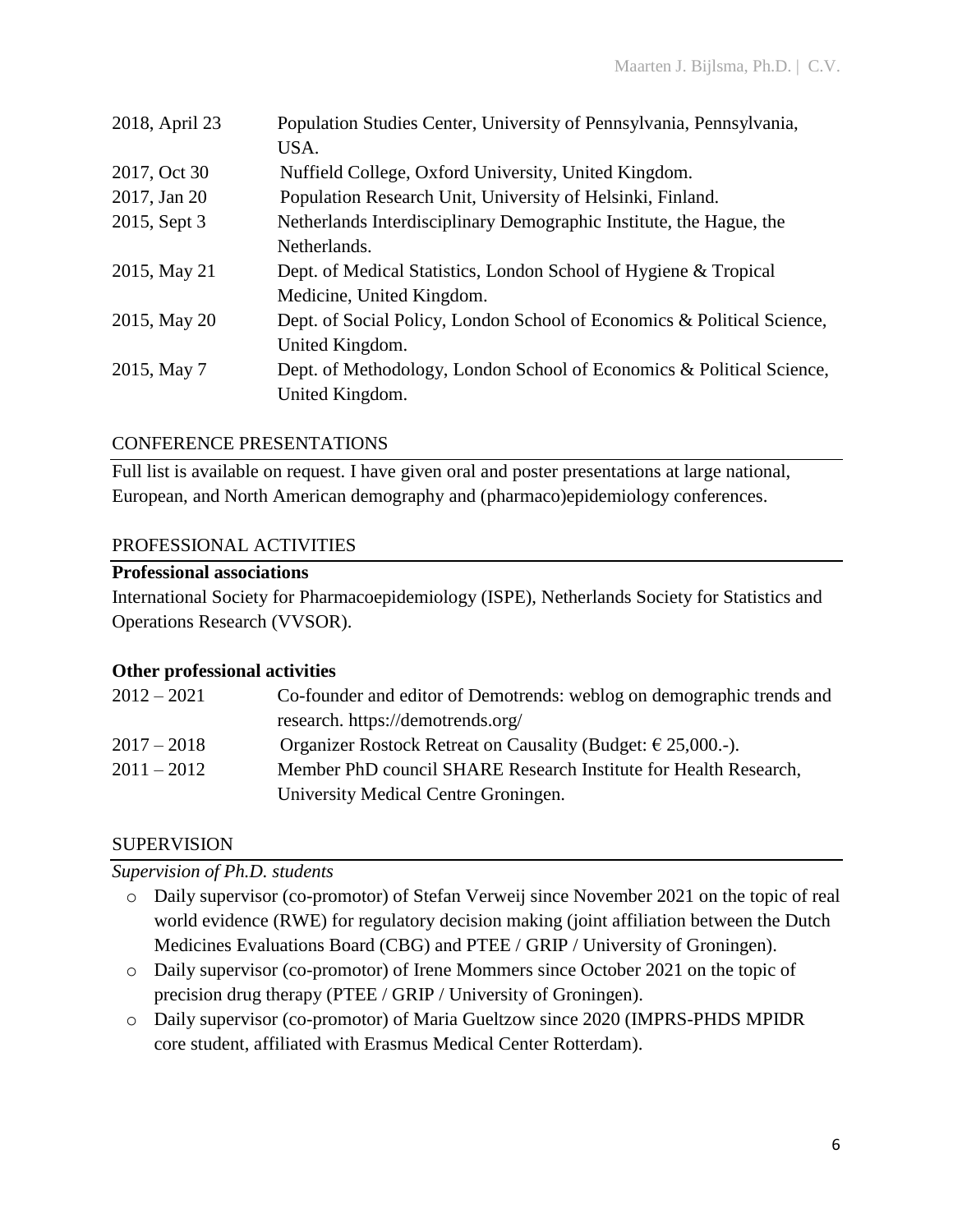# TEACHING and COURSE COORDINATION

#### *Course coordination*

o Coordinated the International Max Planck Research School – Population, Health and Data Science course "Population Health", Max Planck Institute for Demographic Research, Germany in 2020.

#### *Teaching*

- o Taught 'Biostatistics' in 2021, Pharmacy Department, University of Groningen.
- o Developed and taught a 5-day course 'Introduction to Counterfactual Causal Inference'. European Doctoral School of Demography, Autonomous University of Barcelona, Spain, Taught in December 2019 and in 2020.
- o Developed and taught a 5-day workshop 'Causal Mediation Analysis'. University of Helsinki, Finland, Taught in May 2018 and May 2019. Student Rating: 4.5 out of 5.
- o Taught 'Introduction to Survival Analysis'. Department of Demography, University of Groningen. Jan 2014 and Jan 2015. Student Rating: 4.0 out of 5.

### REVIEWED FOR

Advances in Life Course Research; Archives of Gerontology & Geriatrics; Clinical Epidemiology; Death Studies; Demography; Demographic Research; Drug Safety; European Journal of Epidemiology; European Journal of Population; Epidemiology; Frontiers in Pharmacology; Health & Place; Injury Epidemiology; International Journal of Cardiology; International Journal of Chronic Obstructive Pulmonary Disease; International Journal of Epidemiology; International Journal of Women's Health; Journal of Clinical Medicine; Journal of Comparative Effectiveness Research; Journal of the Royal Statistical Society Series A (Statistics in Society); Journal of Women's Health; Nutrition, Metabolism & Cardiovascular Diseases; \*Pharmacoepidemiology & Drug Safety; Philosophical Transactions of the Royal Society B (Biological Sciences) PLoS ONE; Public Understanding of Science. Rejuvenation Research *\* Rated by the editorial board as top reviewer in 2019 based on quality and timeliness of reviews.*